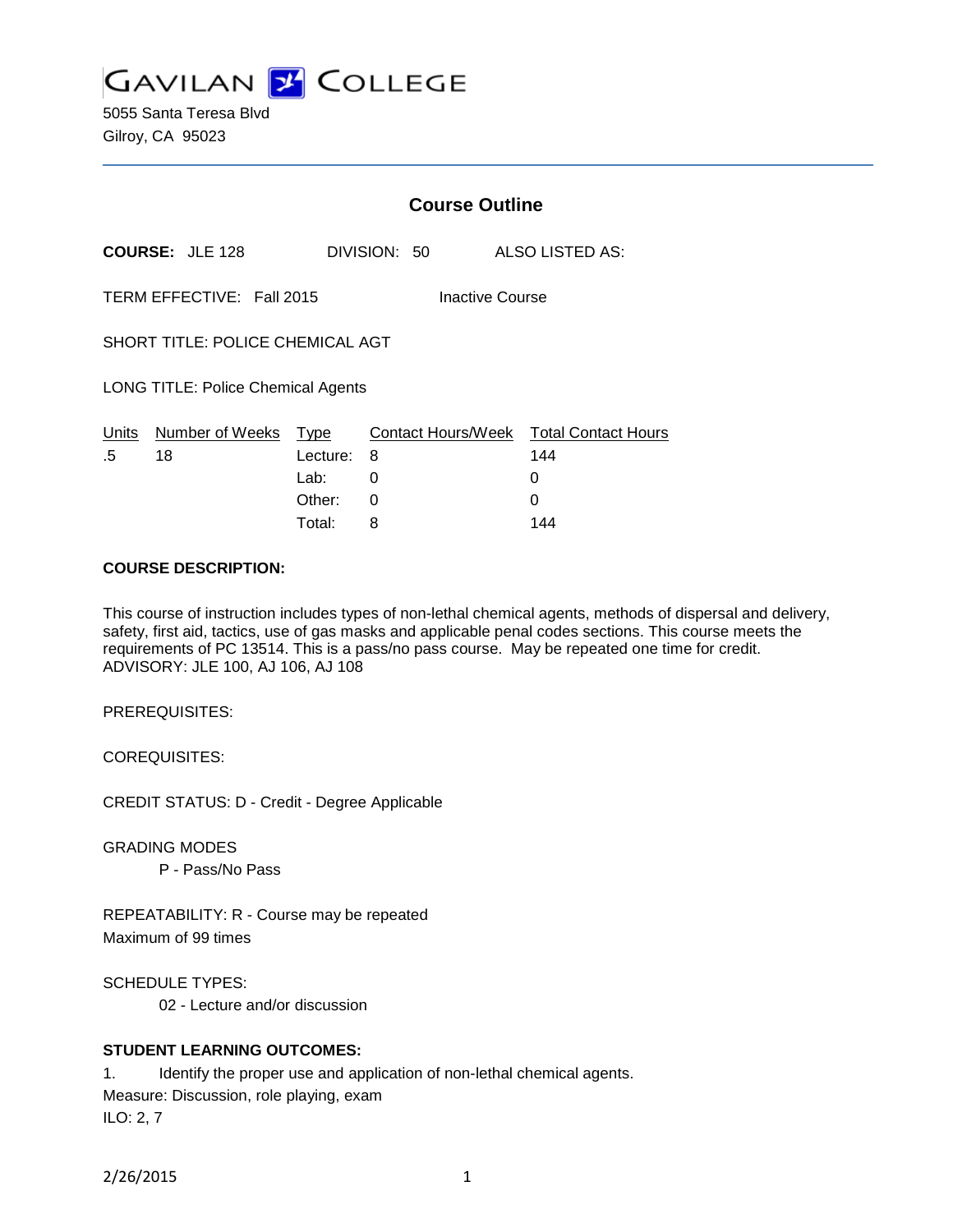2. Demonstrate the use of the gas mask

Measure: performance, demonstrate

ILO: 3,2,7

3. Identify the different types of non-lethal chemical agents Measure: discussion, quiz ILO: 1,2,7

4. Specify applicable penal code sections associated with use of non-lethal chemical agents Measure: quiz, discussion ILO: 2,1,3

5. Demonstrate the proper care in cleaning of mask interior and exterior surfaces. Measure: performance, discussion ILO: 1,7

6. Recognize proper methods of delivery during chemical agent tactics.

Measure: performance, role play ILO: 6,2

7. Exposure to a nonlethal, aerosol chemical agent and exposure to a nonlethal, riot control chemical agent

Measure: performance

ILO: 6

# **CONTENT, STUDENT PERFORMANCE OBJECTIVES, OUT-OF-CLASS ASSIGNMENTS**

Inactive course: 02/23/2015

7 Hours

I. Types of Chemical Agents

Students will identify the types of chemical agents in order to effectively handle and deploy chemical agents and gas masks during class exercises.

- A. CN (Chloracetophenone) First Developed in 1869: Germany
	- 1. Color Code
	- 2. Odor
	- 3. Point of Aim
	- 4. Transfer to Officer
	- 5. Effects
- B. CS (Orthochlorobenzalmalonitrile) U.S. Army in 1928
	- 1. Color Code
	- 2. Odor
	- 3. Point of Aim
	- 4. Transfer to Officer
	- 5. Effects

## C. OC (Oleoresin Capsicum) - Edgewood Arsenal in 1920

- 1. Color Code
- 2. Odor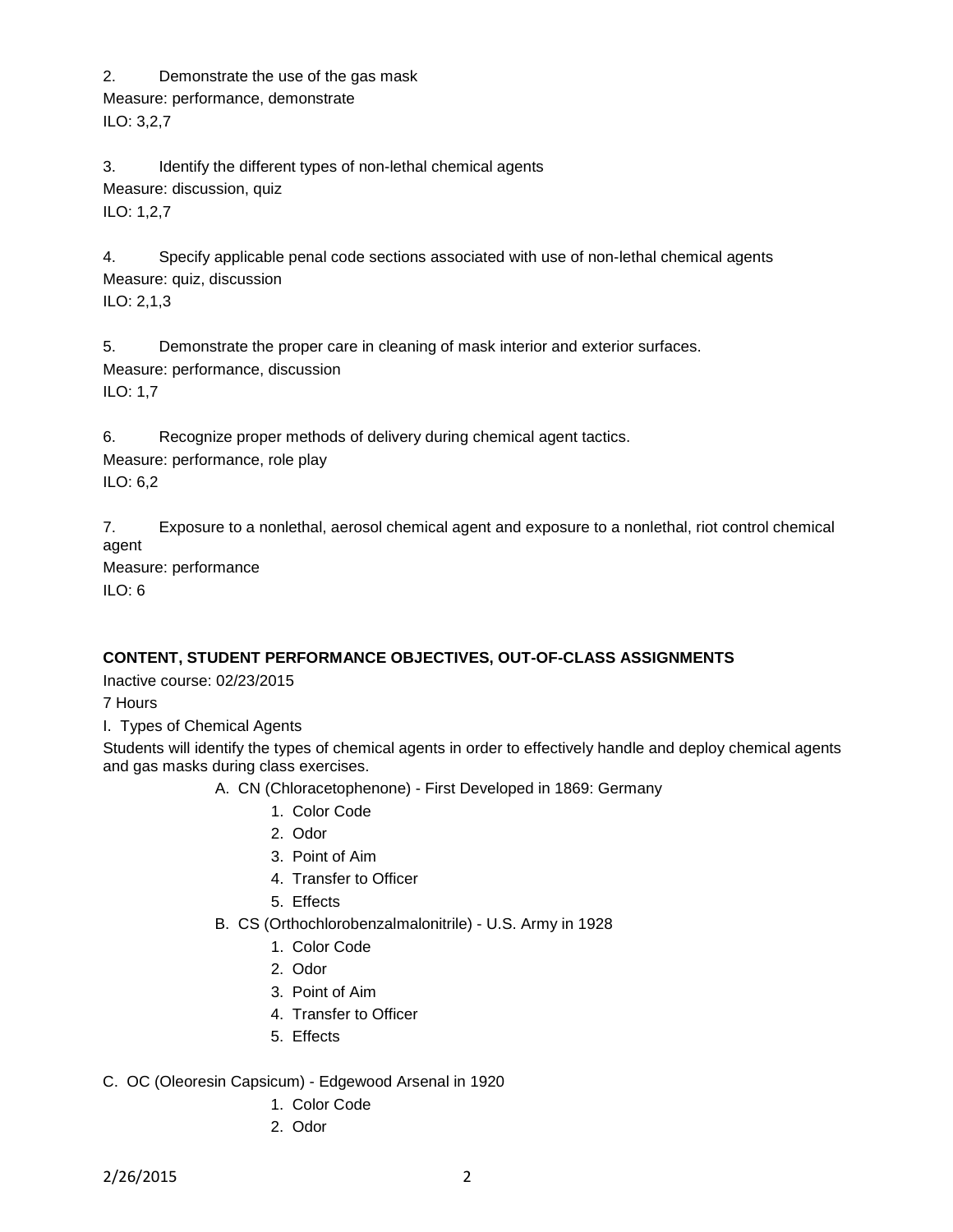- 3. Point of Aim
- 4. Transfer to Officer
- 5. Effects
- D. DM (Diphenylamine Chloroarsine) American Chemical Welfare

**Service** 

- 1928

- 1. Known as "Knockout Gas" Licorice smell
- 2. United Nations Banned Exportation in 1956
- 3. Illegal in California
- 4. Used by Military in Vietnam
- E. MACE (Phenylchloromethylketone) Developed in 1960 by GOEL
	- 1. On market for 7 8 years before anything else
	- 2. Became generic name for hand-held devices
	- 3. Most widely used by Police Agencies as non-lethal weapon
- F. HC (Hexachlorethane = Smoke)
	- 1. Color Code Yellow
	- 2. Used as concealment and agent carrier
- Homework: Reading assignment prior to class

II. Applicable Penal Code Sections

Students will review terminology and state the statutory requirements for the possession and use of chemical agents.

- A. 12401 P.C.
- B. 12403 P.C.
- C. 12403.1 P.C.
- D. 12420 P.C.
- E. 12421 P.C.
- F. 12422 P.C.
- G. 12450 P.C.
- D. 12420 P.C

Homework: Reading/memorization of codes

III. Methods of Delivery

Students will identify methods used to deploy chemical agents and how they can be affected by certain environmental and physical conditions.

- A. Three Forms of Chemical Agents
	- 1. Solid
	- 2. Micropulverized
	- 3. Liquid
- B. Methods of Dispersal (Advantages/Disadvantages)
	- 1. Expulsion
	- 2. Pyrotechnic
	- 3. Fog
	- 4. Liquid
- C. Delivery Systems
	- 1. Grenades
	- 2. Projectile Rounds
	- 3. Other Dispensers

Homework: Reading assignment prior to class

IV. Safety Concerns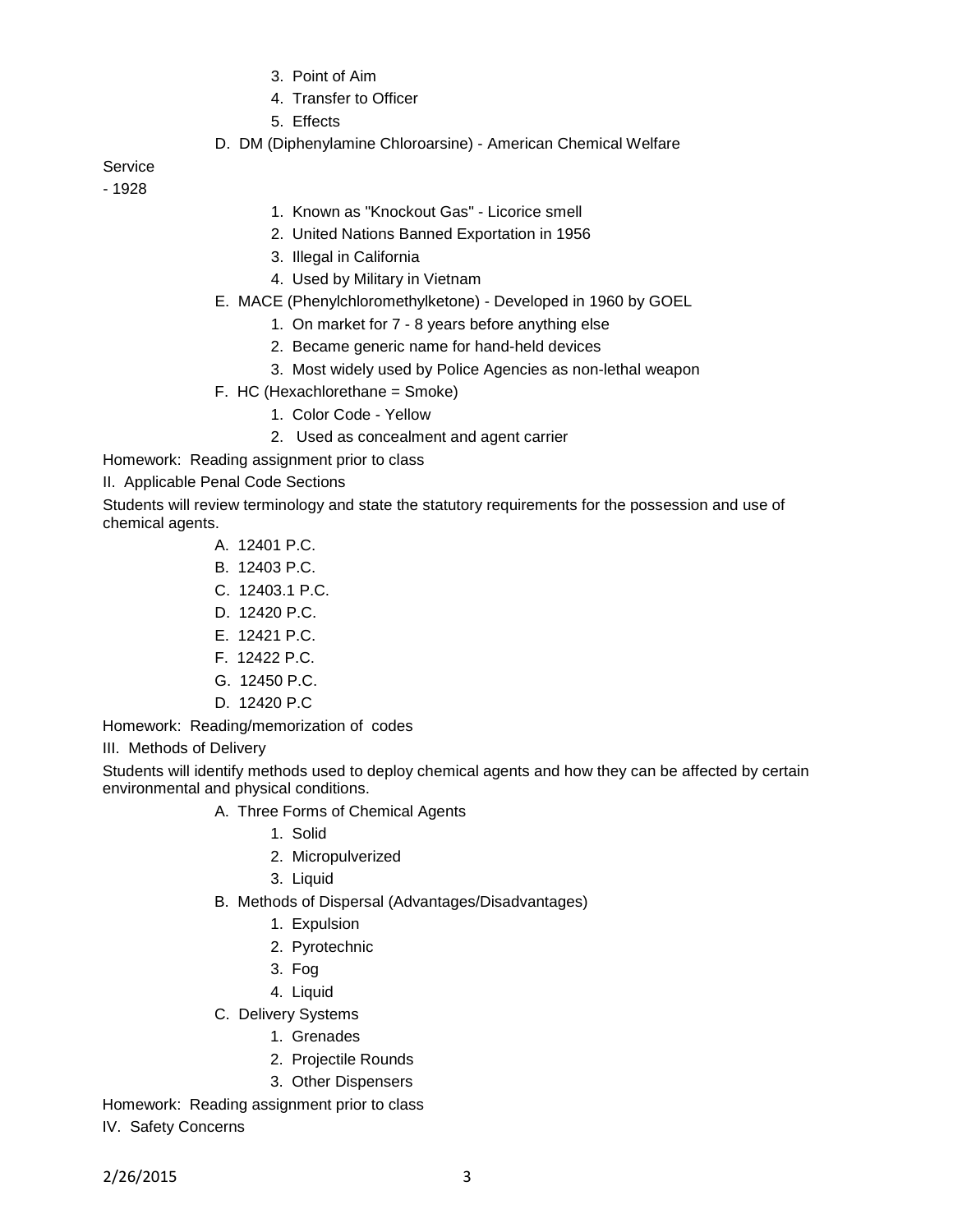Students will apply the guidelines for safely carrying, drawing, and deploying hand-held canisters of chemical agents during class exercises.

- A. Grenades
	- Pin Removal
	- Underhand Deployment
	- Approximately 3 second fuse delay
- B. Gas Guns
	- Eye Protection needed
	- Blast = 10' to 15'
	- Projectiles = 275 F.P.S. Barricade Penetrating
- C. Grenade Launchers
	- Hooked to many weapons
	- 125 yard range
- D. Pepper Foggers
	- Maintenance problems

Homework: Reading assignment prior to class

#### V. Tactics

Students will describe the capabilities, exposure symptoms, and decontamination procedures of chemical agents. They need to examine the physiological and psychological effects in order to safely and effectively apply the correct chemical agent used in a given situation.

- A. Riot Control
	- Avenue of escape
	- Wind direction
	- Size of crowd
	- Area to be covered
- B. Barricaded Suspects
	- Dwelling construction
	- Size of rooms
	- Avenue of escape
- C. Individuals
	- Distance
	- Mental condition
	- 11550 or 647f

Homework: Reading assignment prior to class

#### VI. First Aid

Students must know and apply decontamination procedures that should be followed after a chemical agent has been used during class exercises.

- A. Oxygen level below 16 21% is lethal
- B. Remove from effected area
- C. Do no rub eyes or skin
- D. Face into the wind and/or flush with water

Homework: Reading assignment prior to class

VII Gas Mask Techniques

Students must apply the proper procedures when using gas masks through inspection, proper fit and cleaning and proper storage.

- A. Pre-use inspections
	- 1. Check appearance of entire mask for damage
	- 2. Check for missing, cracked or scratched lenses
	- 3. Check for condition of intake and exhaust valves/covers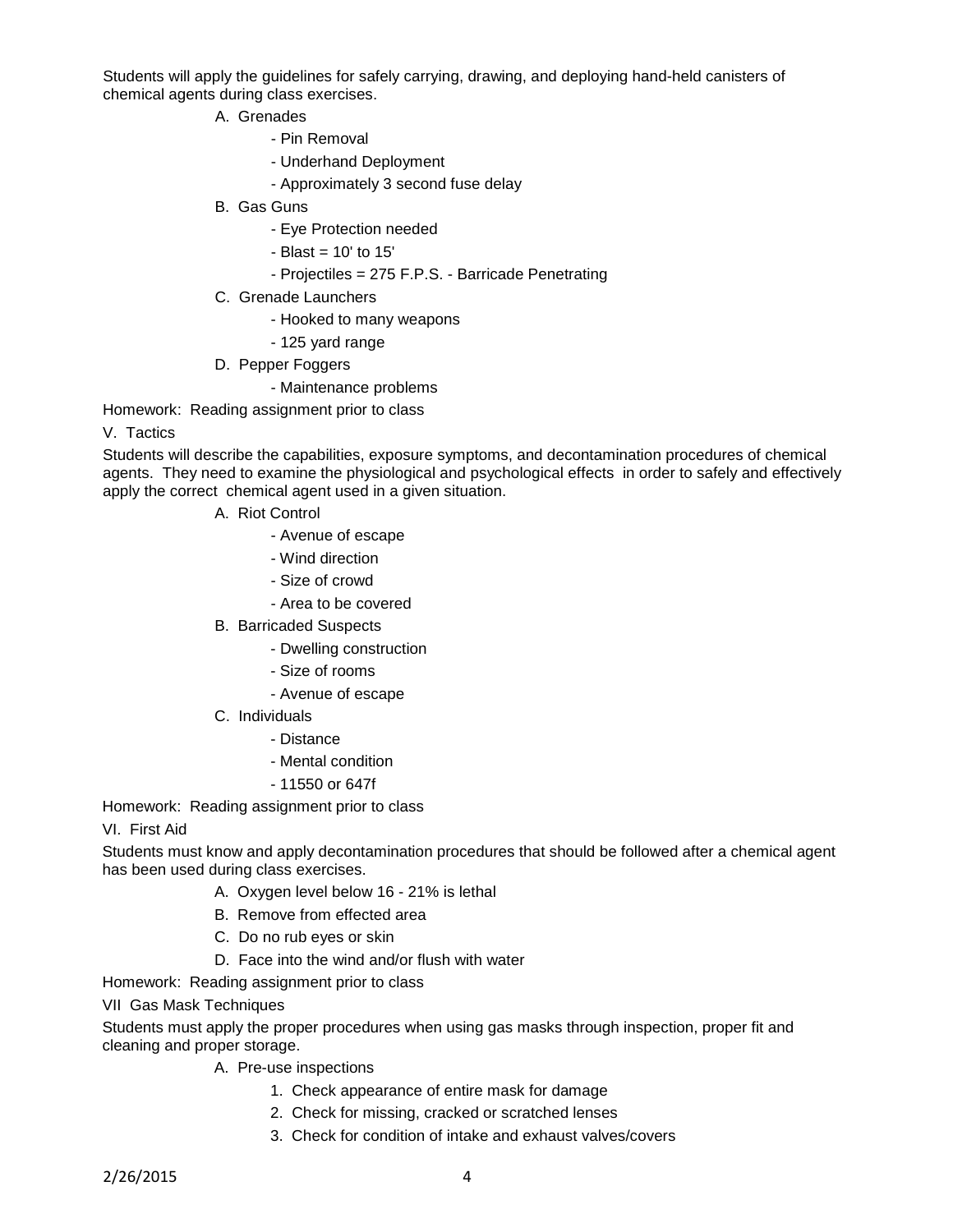- 4. Check for worn or broken head straps
- 5. Check for appropriate filter and expiration date, if known
- 6. Check to see if mask is appropriate size, if applicable
- B. Fitting the mask
	- 1. Loosen all adjusting straps
	- 2. Place chin in mask chin rest
	- 3. Raise head harness over back of the head
	- 4. Tighten head straps as appropriate from bottom to the top
	- 5. Check for air tight fit by completely blocking air intakes with

palms of the hands, inhaling deeply, and

holding breath for 10 seconds. If the mask pulls against the

face and remains there while holding the

breath, proper fit is indicated.

6. If proper fit does not occur, repeat the tightening of the head

harness. If leaks continue, inspect mask

and replace if necessary.

C. Clearing the mask

1. To clear the mask, cover exhaust valve outlets and blow out

vigorously several times

2. Have each student demonstrate and practice masking, clearing

and removing

D. Cleaning the mask

1. After exposure, wipe mask interior and exterior surfaces with a

soft cloth dipped in water and detergent taking care to avoid

water contacting the mask filters. Wipe dry.

- E. Storage of the mask
	- 1. Inspect mask at least twice each year to verify that it is

serviceable

- 2. If mask if found to be defective, it should be repaired or replaced
- 3. The mask should be stored in a protective container protecting it

from the elements

Homework: Reading assignment prior to class

1 Hours

VIII. Simulation Activities

Each student will participate in an instructional activity to reinforce techniques learned to safely and effectively manipulate the gas mask and deploy a chemical agent. .

- A. Each student will participate in a simulation that requires exposure to a nonlethal, riot-control chemical agent. The simulation must involve the following:
	- 1. Exposure to a nonlethal, riot control chemical agent
	- 2. Proper use of a gas mask including the pre-inspection, fitting

and clearing of the mask

- 3. Decontamination techniques
- B. Each student will participate in a simulation that requires exposure to

nonlethal, aerosol chemical agent. The simulation must involve the following:

- 1 Exposure to a nonlethal, aerosol chemical agent
- 2. Proper care, maintenance and deployment of a nonlethal,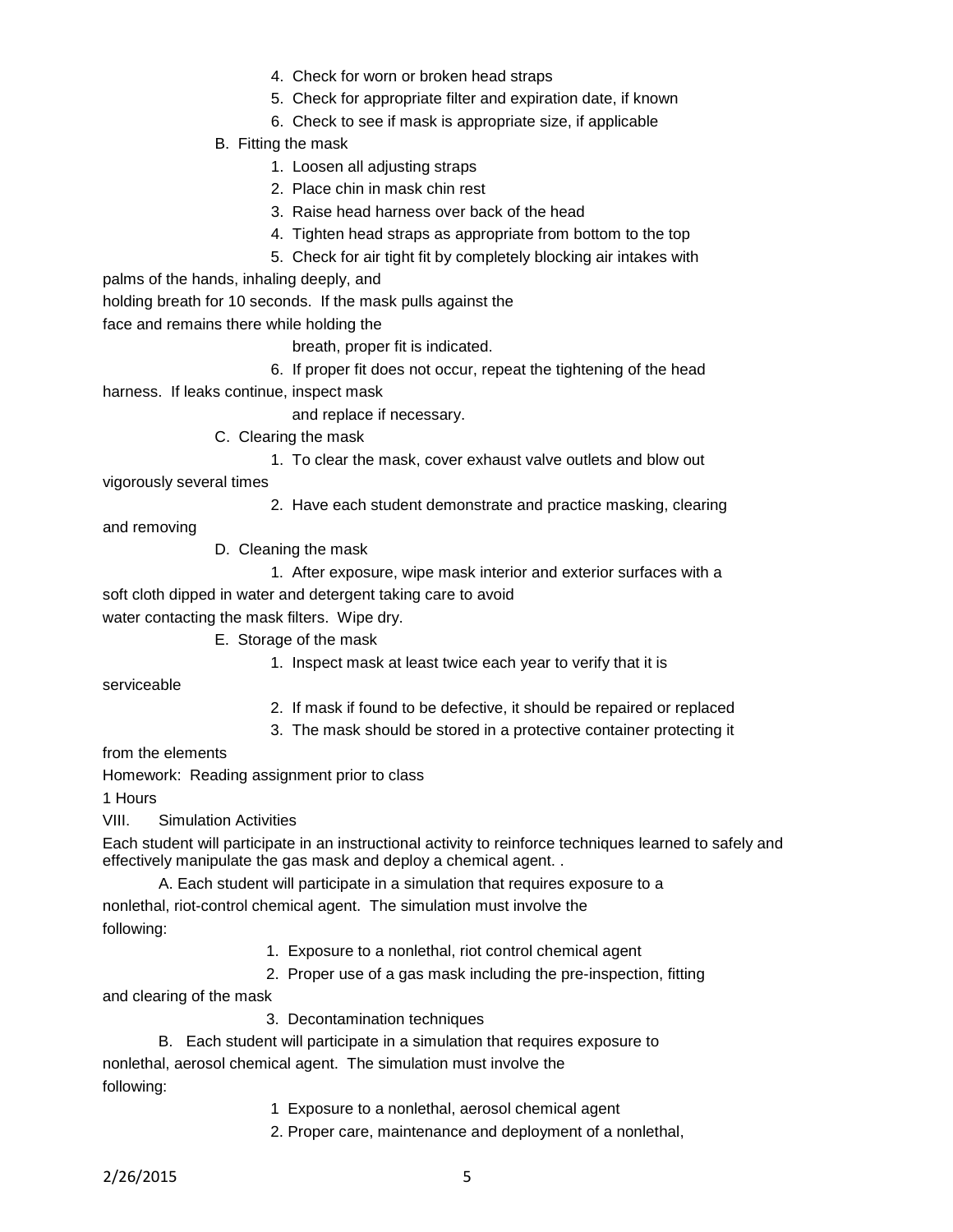aerosol chemical agent

3. Decontamination techniques

#### **METHODS OF INSTRUCTION:**

Lecture, discussion, field training and demonstration

#### **METHODS OF EVALUATION:**

CATEGORY 1 - The types of writing assignments required: Percent range of total grade: 0% to 0%

If this is a degree applicable course, but substantial writing assignments are not appropriate, indicate reason: Course primarily involves skill demonstration or problem solving

CATEGORY 2 -The problem-solving assignments required: Percent range of total grade: 0% to 0%

CATEGORY 3 -The types of skill demonstrations required: Percent range of total grade: 35 % to 55 % Class Performance/s Performance Exams

CATEGORY 4 - The types of objective examinations used in the course: Percent range of total grade: 25 % to 45 % Multiple Choice True/False Completion Other: demo of gas mask and use of chemicals

CATEGORY 5 - Any other methods of evaluation: Percent range of total grade: 0% to 0%

#### **REPRESENTATIVE TEXTBOOKS:**

Required: POST, Instructor handouts, POST Reading level of text: 12th grade Verified by: Yueng

#### **ARTICULATION and CERTIFICATE INFORMATION**

Associate Degree: CSU GE: IGETC: CSU TRANSFER: